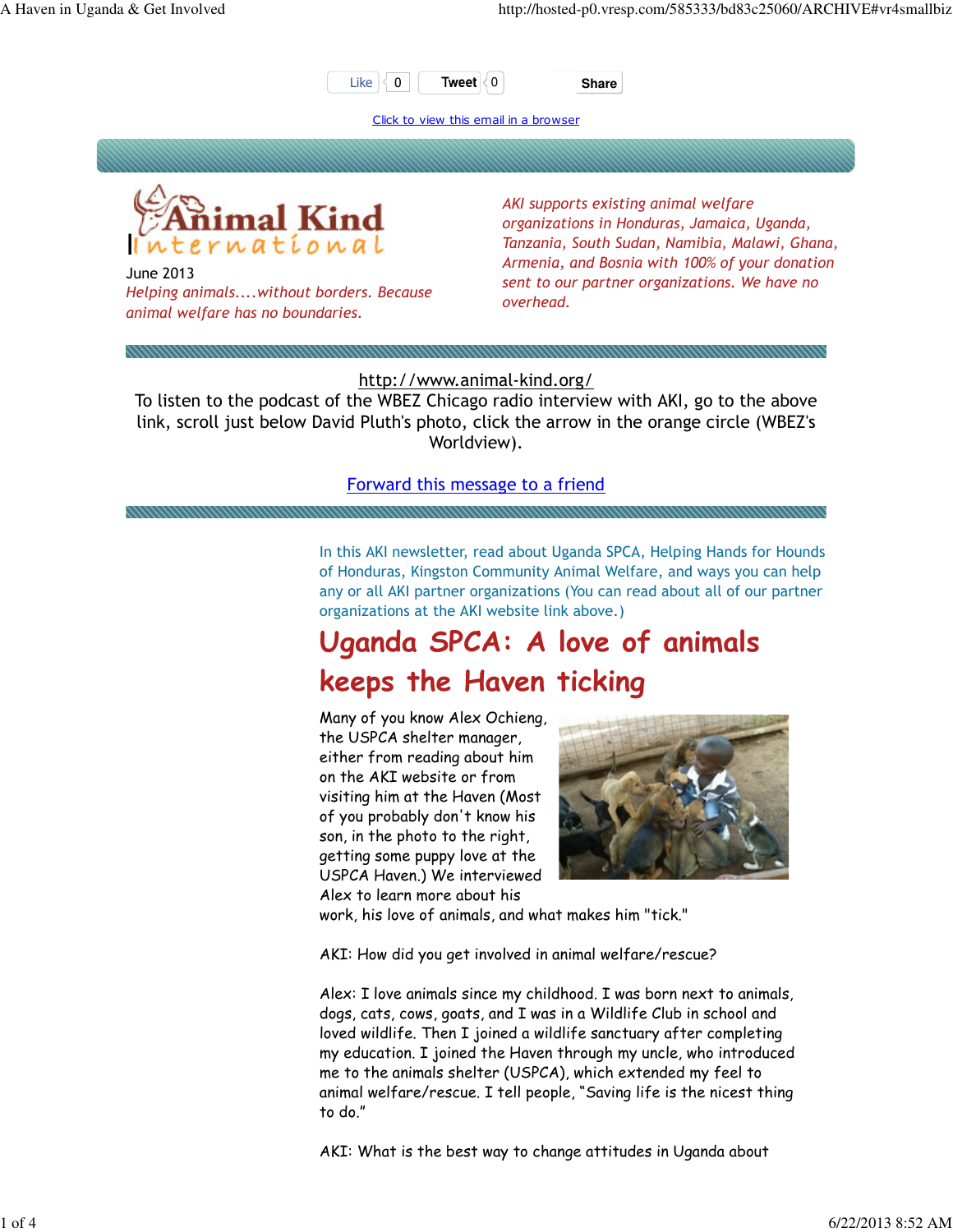dogs and cats?

Alex: Charity beings at home, if children grow up with animals as their family member as my little boy now, they will love them (animals) i.e, a child becomes more responsible when an adult around him knows when the animal is sick, when the adult shows caring. [This is just what USPCA encourages--families to adopt, care for, and make the pet part of the family! To read more of AKI's interview with Alex, click: http://www.animal-kind.org/ugandaadvocate.html

and then click the link to Alex's interview.]

### Uganda SPCA: Support their essential work

#### May at the USPCA

Alex told AKI that "We are always full with animals. Great thing now is that we have a lot of volunteers who can walk dogs and play with the dogs and cats every day. Currently at the shelter we have 74 adult dogs, 10 puppies, 20 cats and 5 kittens. And now we separate friendly cats and those not friendly, so we hold the



friendly ones in the garage where they can play on the floor freely all the time, not in the cages [see photo] and not friendly we hold in the cathouse near the entrance. Adoptions in May were 5 dogs and 2 kittens • Rescued were 7 dogs, 7 puppies and 3 kittens." To support the USPCA's essential work, designate them for your AKI donation: http://www.animal-kind.org/supportus.html



# Get Involved

#### Follow AKI's Blog

In AKI's first blog, Nickson (photo left) tells us how dogs are treated in his home country of South Sudan--you may be pleasantly surprised by some of his stories; you may even get some laughs! Follow our blog and please spread the word, AKI is blogging:

http://animalkindinternational.blogspot.com

### Use Goodsearch, Goodshop, Goodoffers, etc.

Elizabeth told us about her experience using Goodsearch and Goodshop, and encourages everyone to try these and other new tools to raise funds for AKI: "Donating to Animal-Kind International just got even easier! You can sign up on Goodsearch to take surveys and have money automatically donated to AKI. If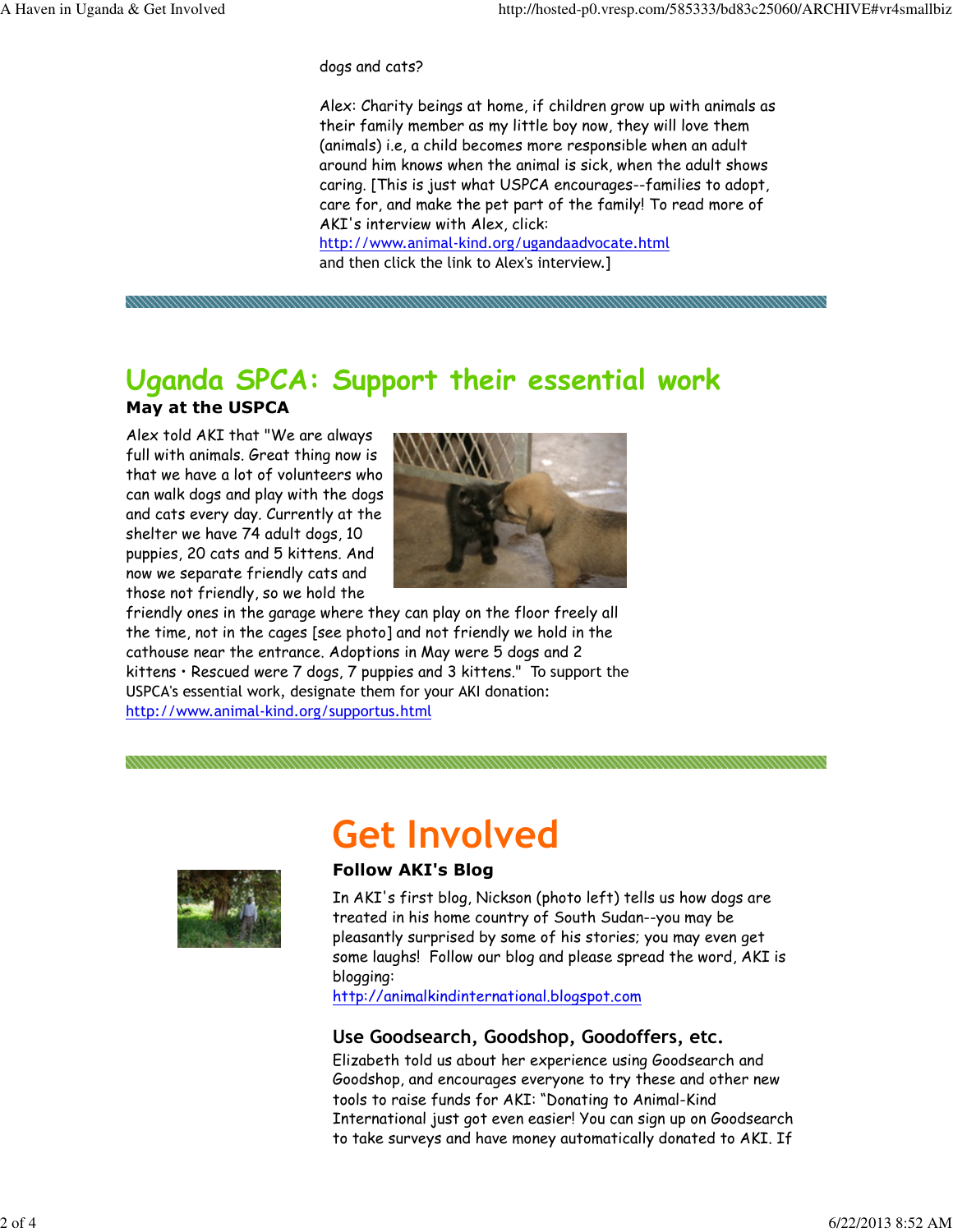everyone reading this newsletter does this just once think of how the dollars will add up! I did two surveys and raised \$1.31. You can also watch videos, fill out forms or sign up for free trials to raise money. Goodsearch now has Goodoffers too! Browse their offers to see if there is something you are going to buy anyway. If you do this using Goodoffers a donation is made to the charity you designate. For example, if you spend \$25.00 at Harry and David, Harry and David will donate \$4.00 to AKI. Whenever you are planning on buying something online keep Goodoffers in mind!" Just go to http://www.goodsearch.com/ and start shopping, offering, searching, and filling out surveys.

### Start a School Club

AKI has suggestions and models for school clubs and activities that will benefit AKI's partner organizations. We would love to share them with you and get your school club started! Email me at karen@animal-kind.org, and let's talk!

## Kingston Community Animal Welfare

KCAW's Deborah told AKI: "I didn't rescue these pups [getting a bath in the photo to the right], they rescued themselves. The mummy dog had them in bushes a bit down the road from my house. She used to go through my garbage cans for food so I started feeding her. Then one Friday



morning my mum called me to say that she just walked through the gate with 4 little ones in tow! I guess she finally decided that this house was safe for her pups. I had her spayed and she was adopted by a really nice family. Then I found more nice homes for her pups—all were gone within 2 weeks. Another happy ending!" You can read more about KCAW and designate them for your donation so rescues like this in Kingston, Jamaica can continue:

http://www.animal-kind.org/jamaicaadvocate.html

# Helping Hands for Hounds of Honduras

In animal rescue work, you can have some of the happiest of times and some of the lowest, saddest moments. This picture of clean up day at HHHH looks like a day we'd all have liked to participate in. But most days in Tegucigalpa, Pilar is confronted with brutality that most of us